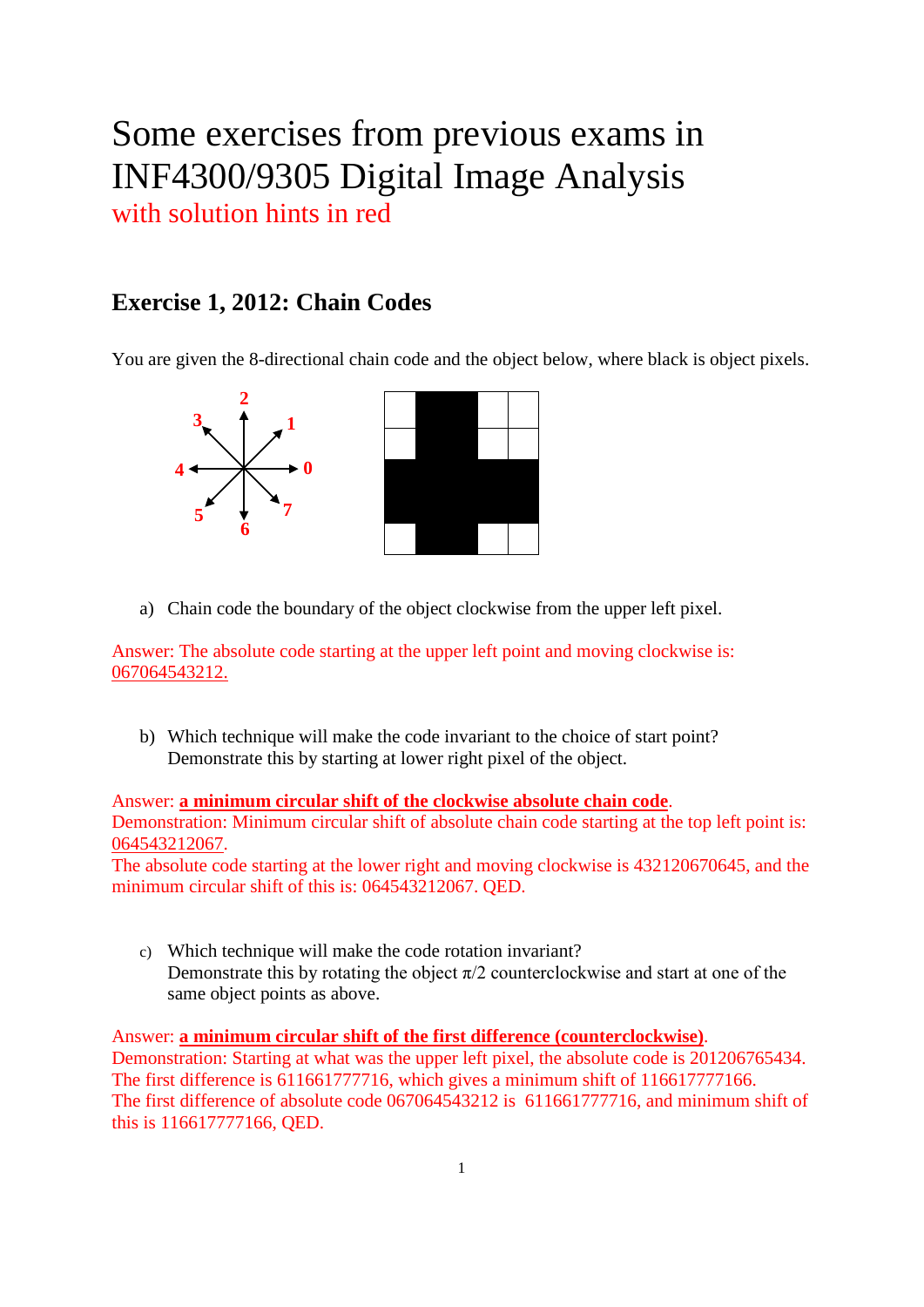## **Exercise 2, 2012: GLCM**

The Gray Level Cooccurrence Matrix method is a frequently used texture analysis method. In 2D gray level images we often use isotropic GLCMs based on symmetric matrices obtained for a given pixel distance in a limited number of directions.

a) How do you obtain a normalized symmetric Gray Level Cooccurrence matrix for a given  $(d, \theta)$ ?

Answer: Count the number of times that pixel pairs with gray levels zi and zj occurr in the image when moving a distance d in direction θ. This gives  $P(i,j|d,θ)$ , which can be normalized by c(i,j|d, $\theta$ )=P(i,j|d $\theta$ )/S, where S is the sum of all elements in P(i,j|d, $\theta$ ). The normalized GLCM for the opposite direction,  $c(d, \theta + \pi)$  is given by the transpose  $c(d, \theta)^T$ . Adding the two results in a normalized symmetric matrix:  $C(\theta) = [c(d, \theta) + c(d, \theta)^T]/2$ .

b) In a 3D image, how many Gray Level Cooccurrence matrices do you need to accumulate to make an isotropic matrix describing the second order statistics covering all directions to the neareast neighbors of an image voxel (=volume pixel)?

Answer: The nearest neighbors of a voxel in 3D are contained in a 3x3x3 neighborhood, containing 27 voxels. So the central voxel has 26 neighbors. Half of these, 13, are in the opposite direction of some other neighbor.

So the answer is13, not counting the transposed matrices.

The 13 directions are illustrated below.

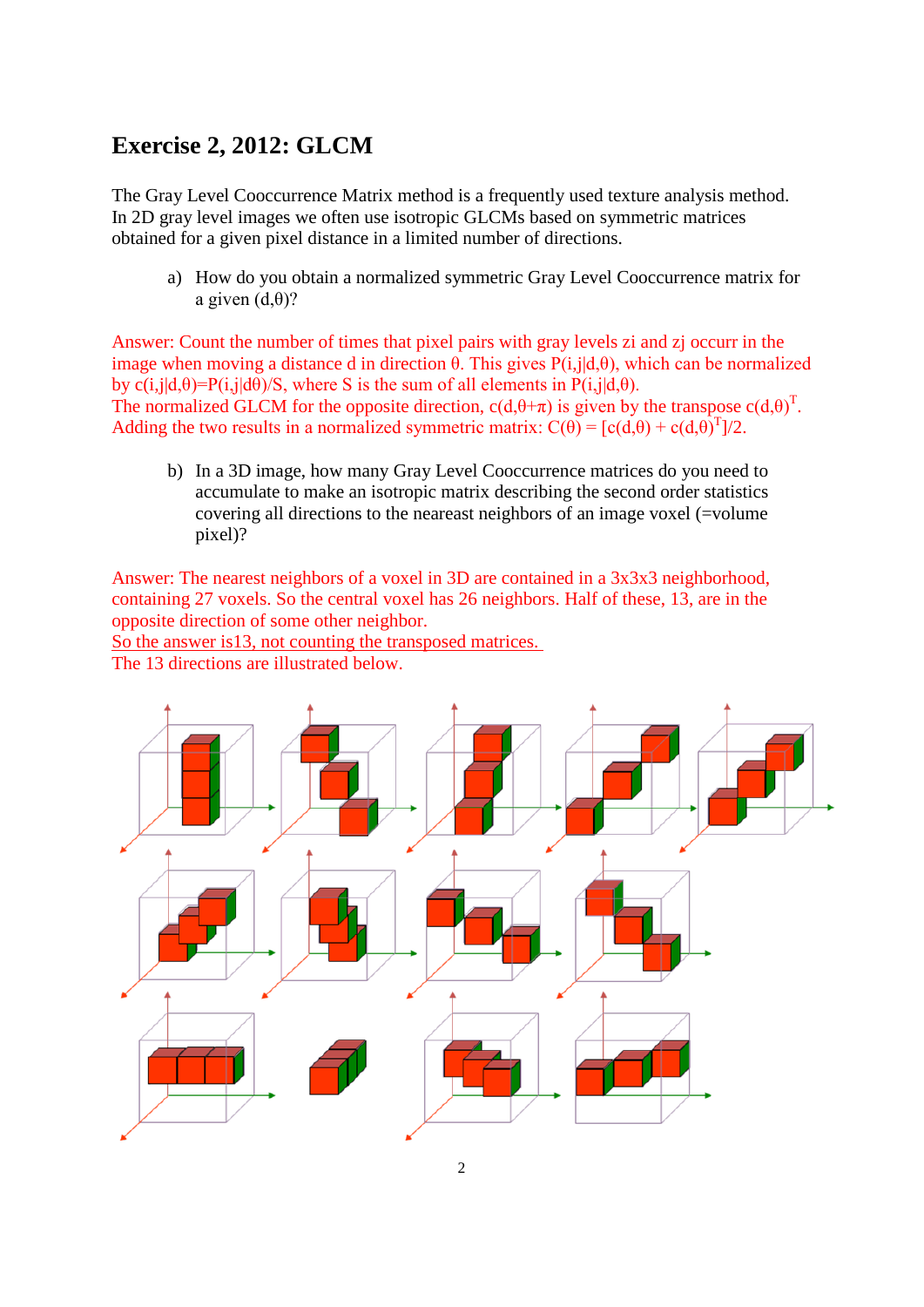c) If you treat the GLCM as an image  $C(i,j)$ , and compute the central moments  $\mu_{1,0}$ and  $\mu_{0,1}$ , what are the values of these moments?

Answer: They are both zero. This can either be seen from the fact that the ordinary moments  $m_{1,0}$  and  $m_{0,1}$  give us the center of mass coordinates by 0,1 *m m*

$$
\bar{i} = \frac{m_{1,0}}{m_{0,0}}, \ \bar{j} = \frac{m_{0,1}}{m_{0,0}}
$$

Computing the central moments  $\mu_{pq}$  is equivalent to first moving the object or the coordinate system so that the center of mass is in the origo, and then computing the ordinary moment,  $m_{pq}$ . And the  $m_{pq}$ 's must be zero when the distance to the center of mass is zero.

Alternatively, we can compute  $\mu_{10}$  and  $\mu_{01}$ :

$$
\mu_{1,0} = \sum_{i} \sum_{j} (i - \overline{i}) C(i, j) = \sum_{i} \sum_{j} i C(i, j) - \overline{i} \sum_{i} \sum_{j} i C(i, j) = m_{1,0} - \overline{i} m_{0,0} = \underline{0}
$$

d) If you compute the three second order central moments of the normalized Gray Level Cooccurrence matrices P(i,j|d, θ, ω) from a number of texture classes ω, which parameters derived from these three moments would give you first and second order statistics that are useful in order to classify the textures?

Answer: The three second order moments  $\mu_{0,2}$ ,  $\mu_{2,0}$ , and  $\mu_{1,1}$  can be used to give you the orientation and semiaxes of an ellipse that is fitted to the distribution within the GLCMs.

The orientation of the fitted ellipse (we do not expect the equation to be reproduced!)

$$
\theta = \frac{1}{2} \tan^{-1} \left[ \frac{2\mu_{11}}{(\mu_{20} - \mu_{02})} \right], \text{ where } \theta \in [0, \pi/2] \text{ if } \mu_{11} > 0, \ \theta \in [\pi/2, \pi] \text{ if } \mu_{11} < 0
$$

will be approximately the same for all matrices (along the diagonal), so this will probably be useless as a  $\frac{2}{\pi}$ classification feature.

The major semi-axis will characterize the width of the range of gray-levels in the image, and is a first-order statistic, correlated to the variance obtained from the image histogram. This may be useful.

The minor axis will characterize the (lack of) correlation between pixel pairs at the specified (d,θ), and is thus a useful second order parameter (we do not expect the equation for the semi-axes to be reproduced!).

$$
(\hat{a}, \hat{b}) = \sqrt{\frac{2[\mu_{20} + \mu_{02} \pm \sqrt{(\mu_{20} + \mu_{02})^2 + 4\mu_{11}^2}]}{\mu_{00}}}
$$

e) Given a NxN pixel gray level image having G gray levels (0,…, G-1), explain how you can use a non-normalized Gray Level Cooccurrence Matrix to estimate the graylevel threshold that will give you a binary output image that contains a minimum number of transitions from 0 to 1 or 1 to 0 as you traverse the binary image in the horizontal direction.

Answer: A matrix element of the non-normalized cooccurrence matrix  $c(i,j|dx,dy)$  contains the number of times you go from gray level i to gray level j by stepping dx pixels in the x-direction and dy pixels in the y-direction. Using  $(dx, dy)=(1,0)$  we check the nearest neighbor horizontally. Going in the opposite directions we get the transposed matrix:  $c(i,j|-1,0) = c(i,j|1,0)^T$ . We can sum these two matrices into a single matrix C(i,j).

Putting a threshold at  $i=$ j=T, we find that the number of cases where one pixel in a pair of horizontal neighbors in the binary image resulting from a thresholding at T belongs to the background while the other belongs to the foreground:

$$
O_{_{bf}} + O_{_{fb}} = \sum_{i=0}^{T} \sum_{j=T+1}^{G-1} C(i, j) + \sum_{i=T+1}^{G-1} \sum_{j=0}^{T} C(i, j)
$$

Thus, we simply search for the value of T that minimizes the equation above.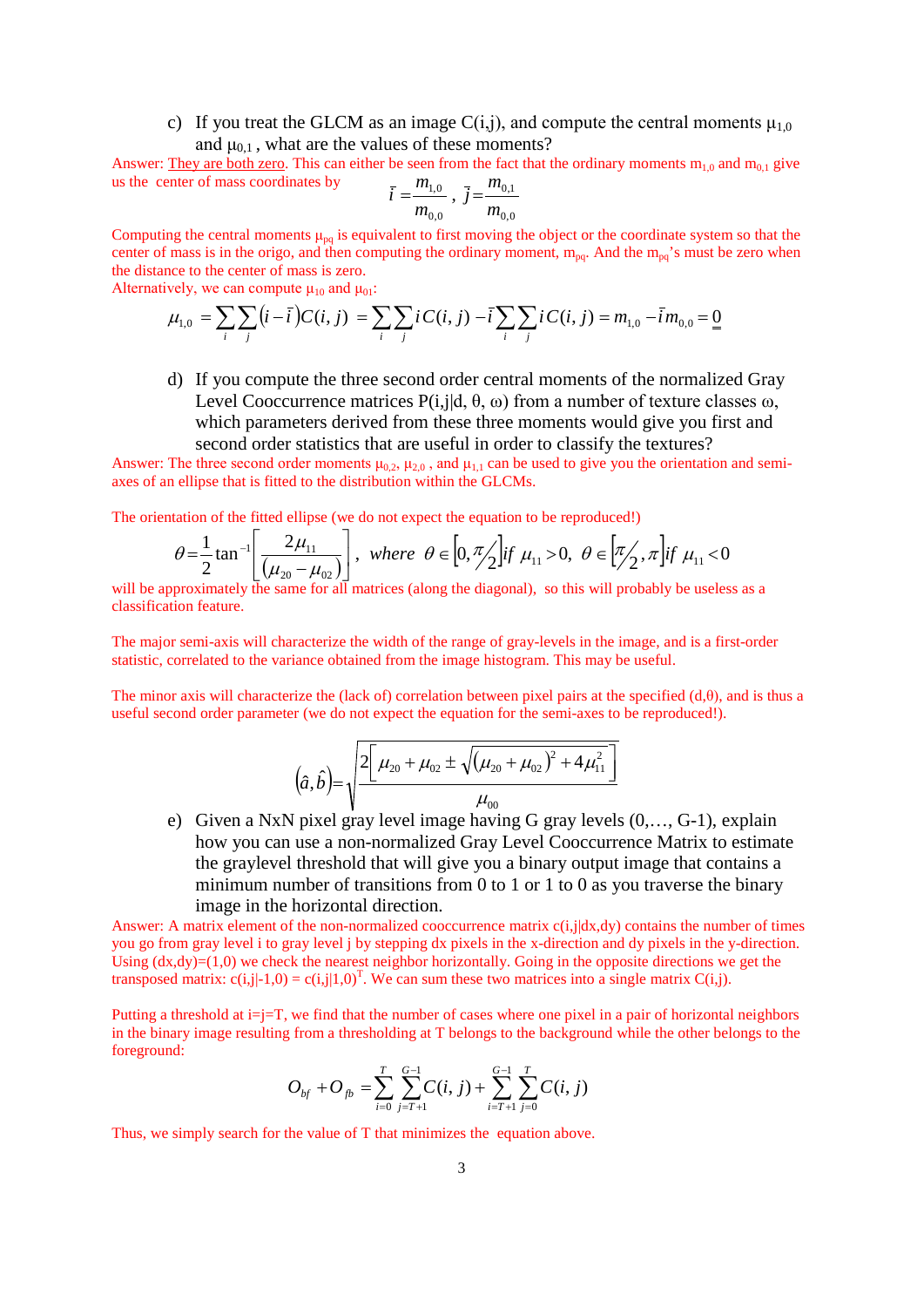### **Exercise 3, 2012: Watershed segmentation**

a) What characterizes a pixel where the watershed algorithm will construct a dam? In the intensity profile below, please mark where the watershed algorithm will place a dam.



The pixel does not belong to only one catchment basin, and a dam must be constructed to prevent flooding.

b) Assume that you are going to segment some round objects. You expect that the initial thresholding will produce results as illustrated below (white is foreground pixels.).



We want to separate the two components of this object into two approximately elliptical objects. Describe how this can be done with the help of the watershed algorithm.

Answer: compute the distance transform, i.e. the distance from every foreground pixel to the closest background pixel. Apply the watershed transform to the inverted distance image, and split the object along the watershed dam lines. The image below illustrates the solution.

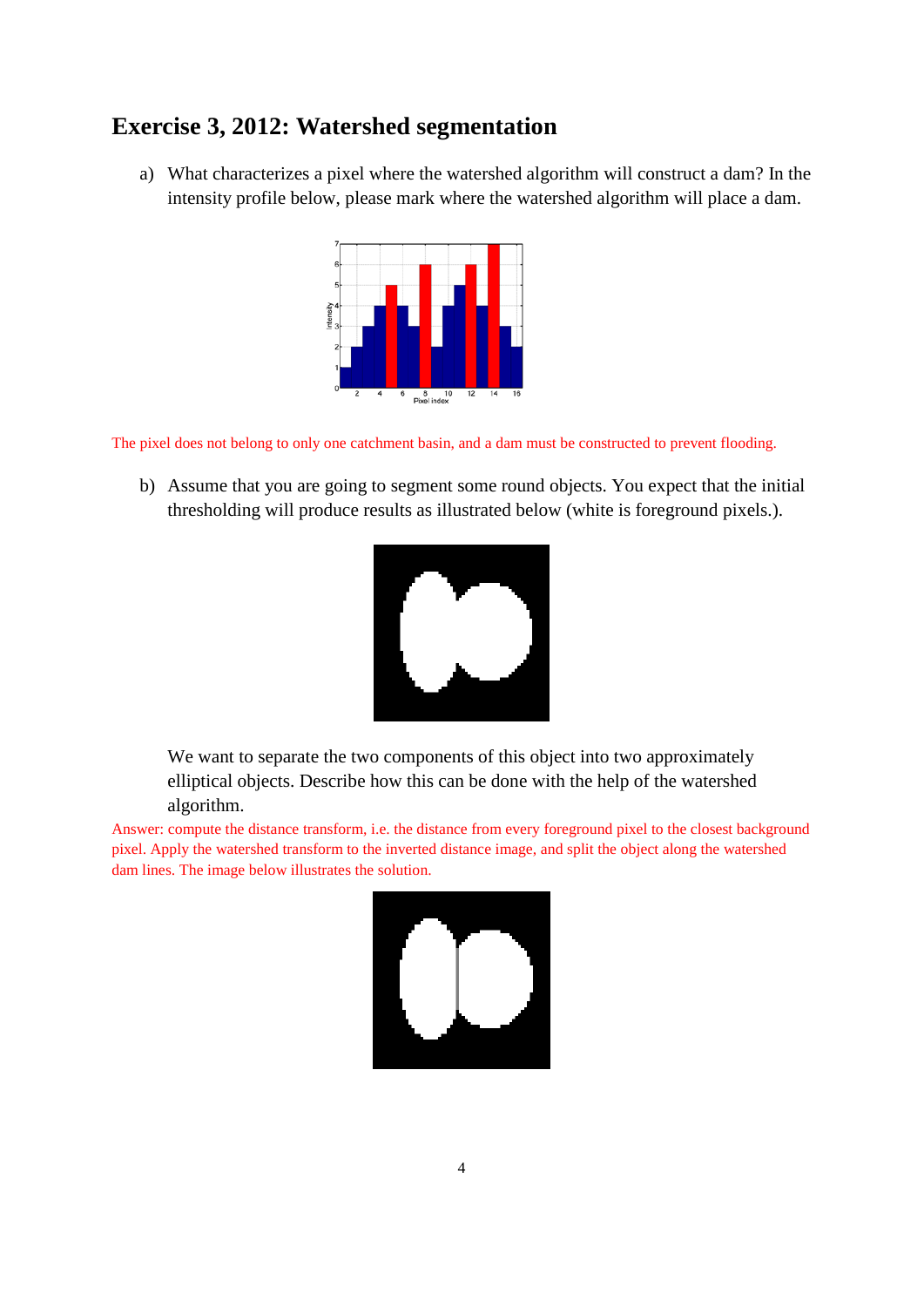### **Exercise 6, 2012, PhD-students: The Hough Transform**

a) Apply the Hough transform to the 12x12 pixel binary image below, using the normal representation, and mark the accumulator values of the SIX most prominent maxima in their proper (θ,ρ)-locations within the accumulator matrix given in the enclosure. We assume that the  $D_8$  (*chess*) distance is used to measure distance from  $(x,y)=(0,0)$ .



Answer: The six longest sets of co-linear pixels are markes by arrows in the image above. The accumulator values of the maxima corresponding to these lines are found in their proper  $(\theta, \rho)$ -locations the accumulator given in the enclosure sheet.

One should realize that the Hough transform considers co-linear pixels, not only consecutive pixels!

b) A fairly common Hough representation of an ellipse in the  $(x,y)$ -image plane is 5dimensional:  $x_0$  and  $y_0$  to describe the centre of the ellipse,  $\phi$  to describe the orientation (anticlockwise from the vertical y-axis), and the pair (a,b) to describe the length of the semi-axes of the ellipse.



Someone suggests using the normal  $(\theta, \rho)$  - representation of the major axis, together with (a,b), in order to represent an ellipse.

Please indicate the parameters  $\theta$  and  $\rho$  of the normal representation of the major axis.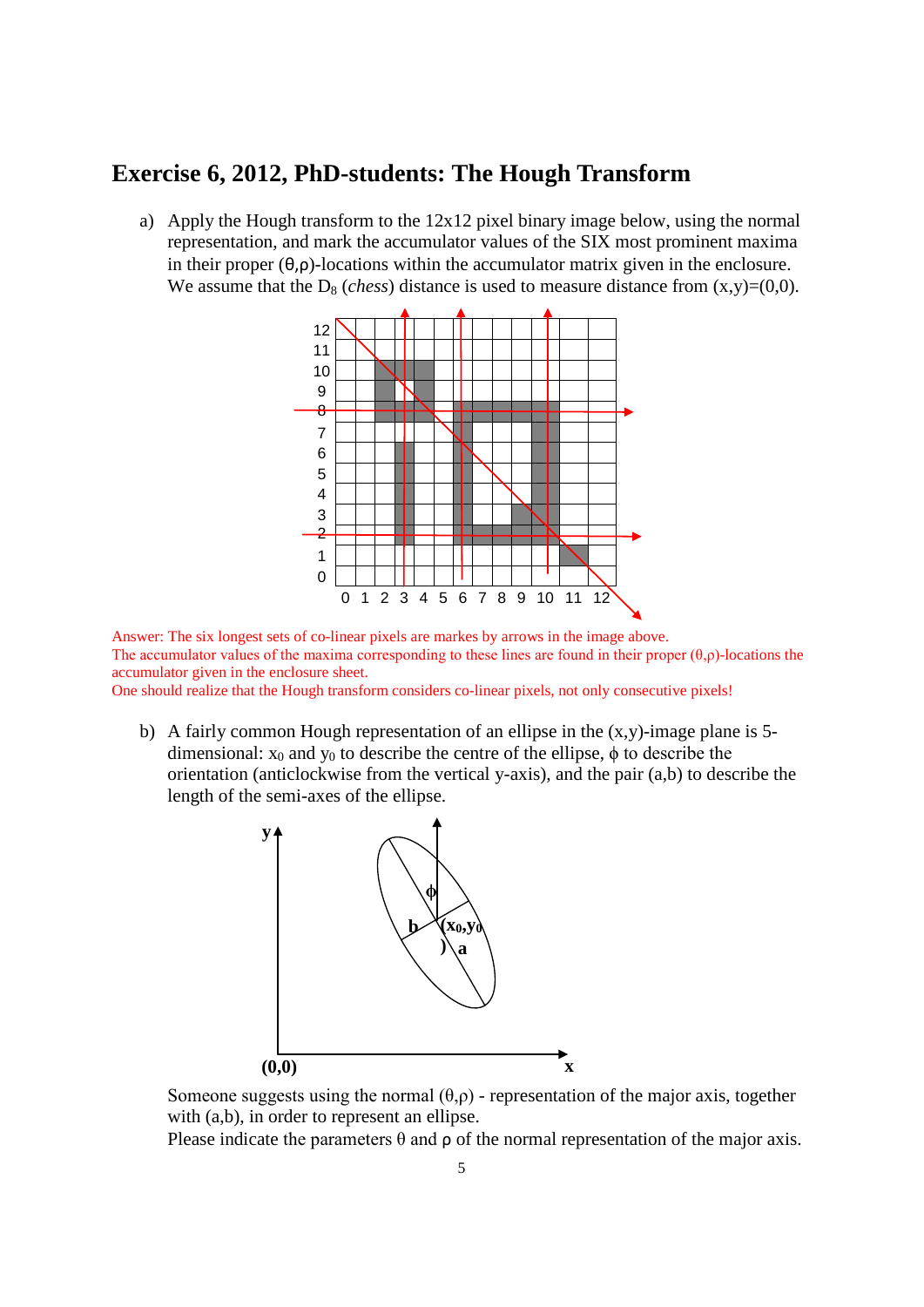c) If the major axis is rotated around  $(x_0, y_0)$ , which curve will the major axis of the ellipse describe in the positive  $(\theta, \rho)$ -plane? Please explain.

One should realize that the Hough transform is a "one-to-many" transform, i.e. each *pixel* in the image plane gives rise to curves in the parameter plane.

Using the "normal representation" of lines in the image plane gives rise to a set of sinusoidal curves in the  $(\theta,\rho)$ -plane, each representing the family of lines that may pass through a a particular point in the (x,y)-plane (see page 734 in GW).

Correspondingly, a line in the image corresponds to a single point in parameter plane, as in exercise b) above. And if that line in the image plane is rotated around a single image point, the parameter point will move along a sinusoidal curve in the parameter plane.

So the simple answer is that as the major axis rotates around  $(x_0, y_0)$ , it traces out a sinusoidal curve in the the (θ,ρ)-plane. But NOT because "a line in the image corresponds to a sinusoid in the Hough plane" – it doesn't!

A few points along the curve traced as the major axis is rotated are easy to identify:

- A vertical major axis of the ellipse corresponds to the point  $(0, x_0)$  in the  $(\theta, \rho)$ -plane.
- The maximum value of  $\rho$  is  $\rho_{\text{max}} = (x_0^2 + y_0^2)^{1/2}$  for tg $\theta = y_0/x_0$ .
- A horizontal major axis corresponds to  $(\pi/2, y_0)$ .

One should realize that  $θ = ϕ$ . And that  $\cos\theta = \rho/(x_0+y_0 \text{ tgb})$ , from simple geometry.

We are in the positive  $(\theta, \rho)$ -plane So, the curve is given by

$$
\rho = \left| \cos \phi \left( x_0 + y_0 \, t \, g \phi \right) \right|
$$

as illustrated to the right for  $(x_0, y_0) = (3, 4)$ , which gives a maximum radius of 5.



d) Is this a unique representation of an ellipse?

No, it places an ellipse of the correct size and orientation on a line in the (x,y)-plane, but it does not determine WHERE on the line.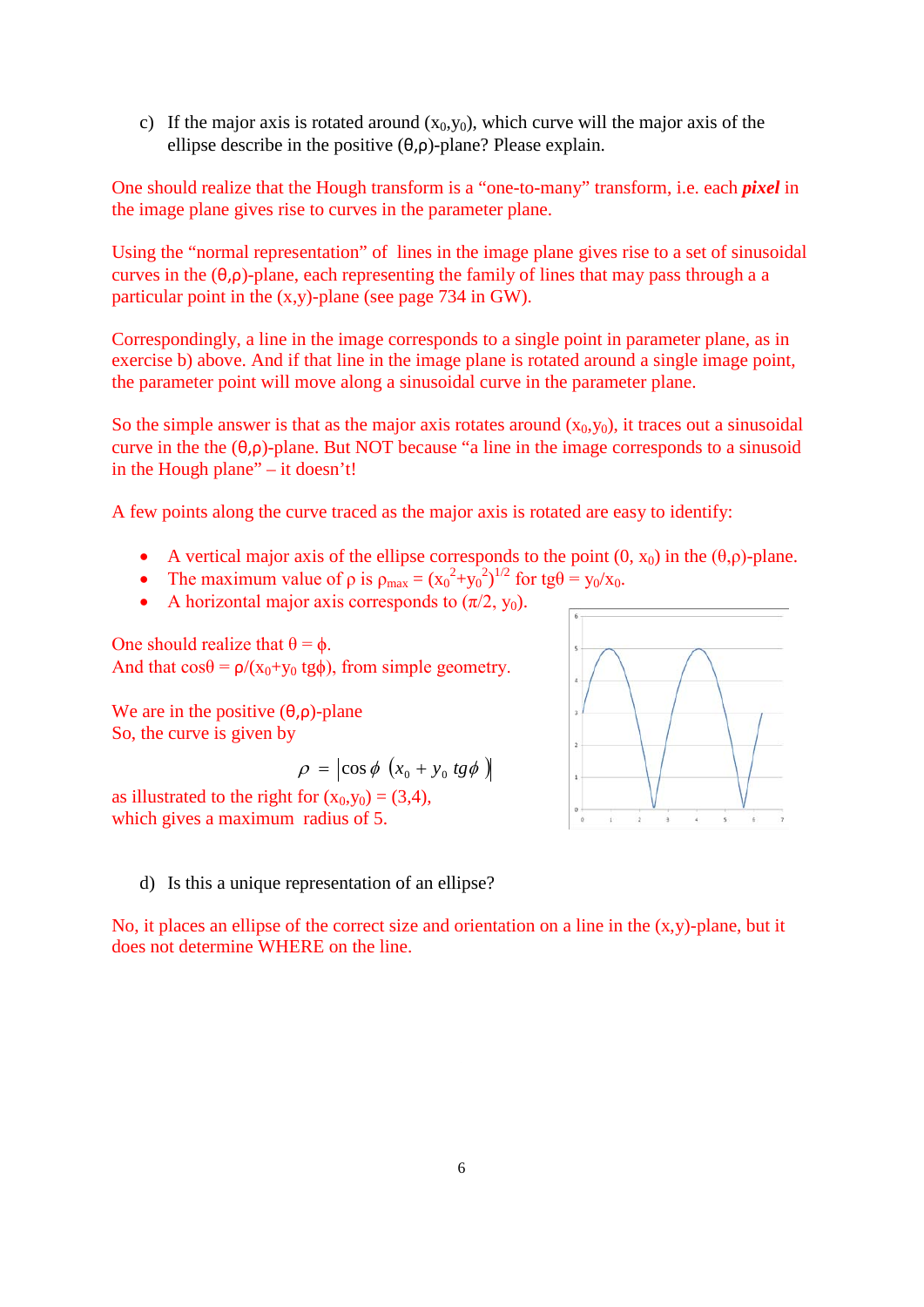## *Enclosure 2, Exam, INF4300/INF9305, December 14, 2012*

## *Exercise 6a, 2012: Hough Transform*

Apply the Hough transform to the 12x12 pixel binary image, using the normal representation, and mark the accumulator values of the SIX most prominent maxima in their proper (θ,ρ)-locations within the accumulator matrix.



## *Exercise 6b, 2012: Hough Transform*

Please indicate the parameters  $\theta$  and  $\rho$  of the normal representation of the major axis.



*If you are a PhD-student, please tear out this page, and hand it in!*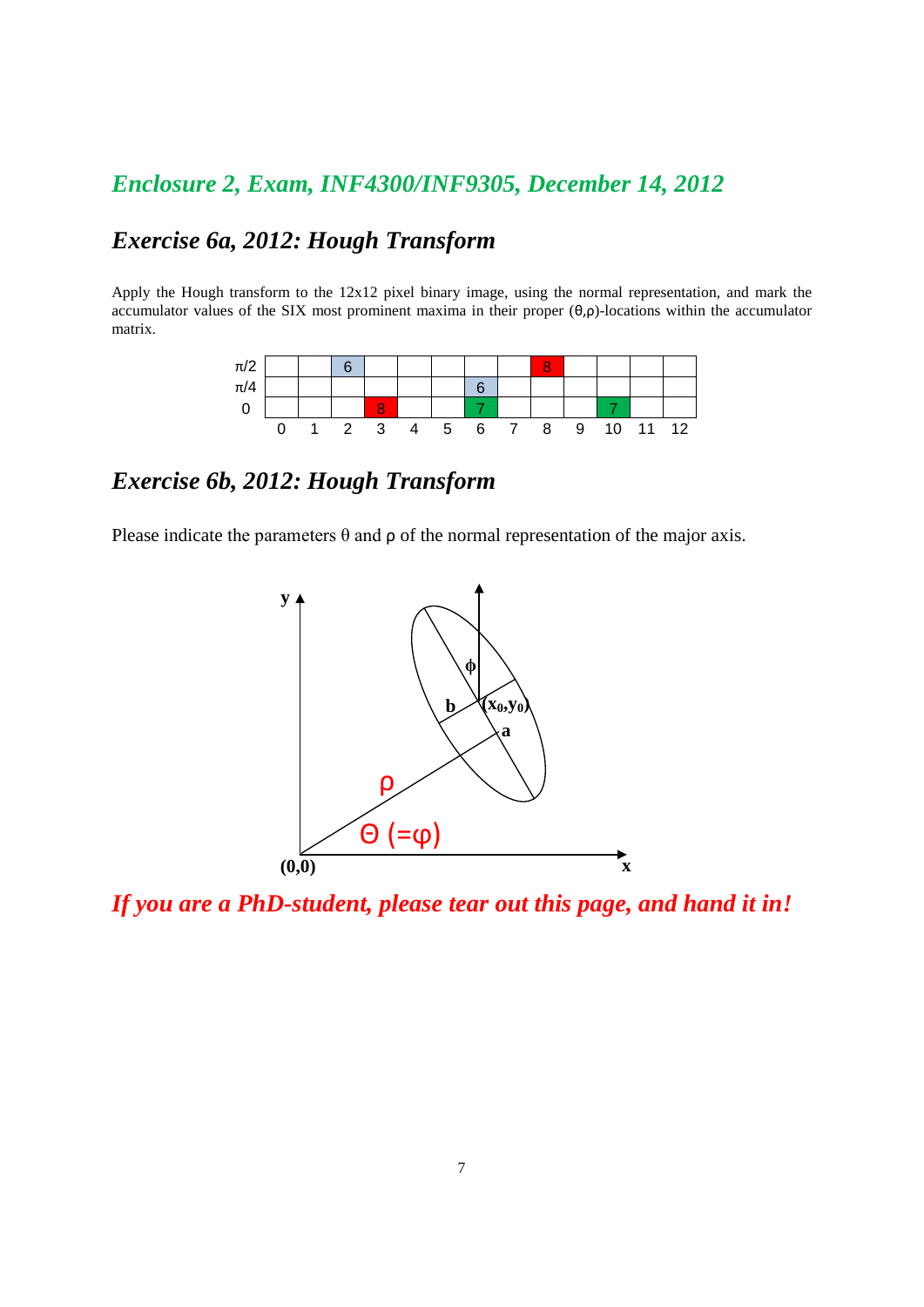### **Exercise 1, 2011: Chain Codes**

You are given the 8-directional chain code and the two objects below.



a) Chain code the boundary of the  $\Lambda$ -shaped object clockwise from the lower left pixel.

The absolute code starting at the lower left point and moving clockwise is: 1 1 7 7 4 3 5 4

b) Which technique, based on the 8-directional absolute chain code, can be used to make a description of the Λ-shaped object that is independent of the start point? Demonstrate this by starting at the top pixel of the object, instead of the lower left.

The simple answer is that **a minimum circular shift of the clockwise absolute chain code**  gives a normalization for start point.

Demonstration: The absolute chain code starting at the top point is: 7 7 4 3 5 4 1 1. The minimum circular shift of this is: 1 1 7 7 4 3 5 4, which is the same code as when we started at the lower left in a).

#### A **minimum circular shift of the counterclockwise first differences**

of the clockwise absolute chain code will give a normalization for rotation, but that was not what we asked for here.

c) The V- shaped object is a rotation of the Λ-shaped object. Which technique, based on the clockwise relative chain code, will give you the same description of the two objects, independent of the start point? Demonstrate this by starting at the upper left pixel of the V-shaped object.

The simple answer is that **a minimum circular shift of the clockwise relative chain code** gives a normalization for start point, even when the objects are rotated. Demonstration:

The clockwise relative code, starting at the upper left pixel of the V-shaped object, is: 7 1 4 1 7 2 0 2 . The minimum circular shift of this is: 0 2 7 1 4 1 7 2.

A different start point could be the bottom pixel of the V-ahaped object, corresponding to the top pixel of the Λ-shaped object.

A clockwise relative code, starting at the top pixel of the Λ-shaped object is: 0 2 7 1 4 1 7 2. We do not need any circular shift to see that these codes are the same.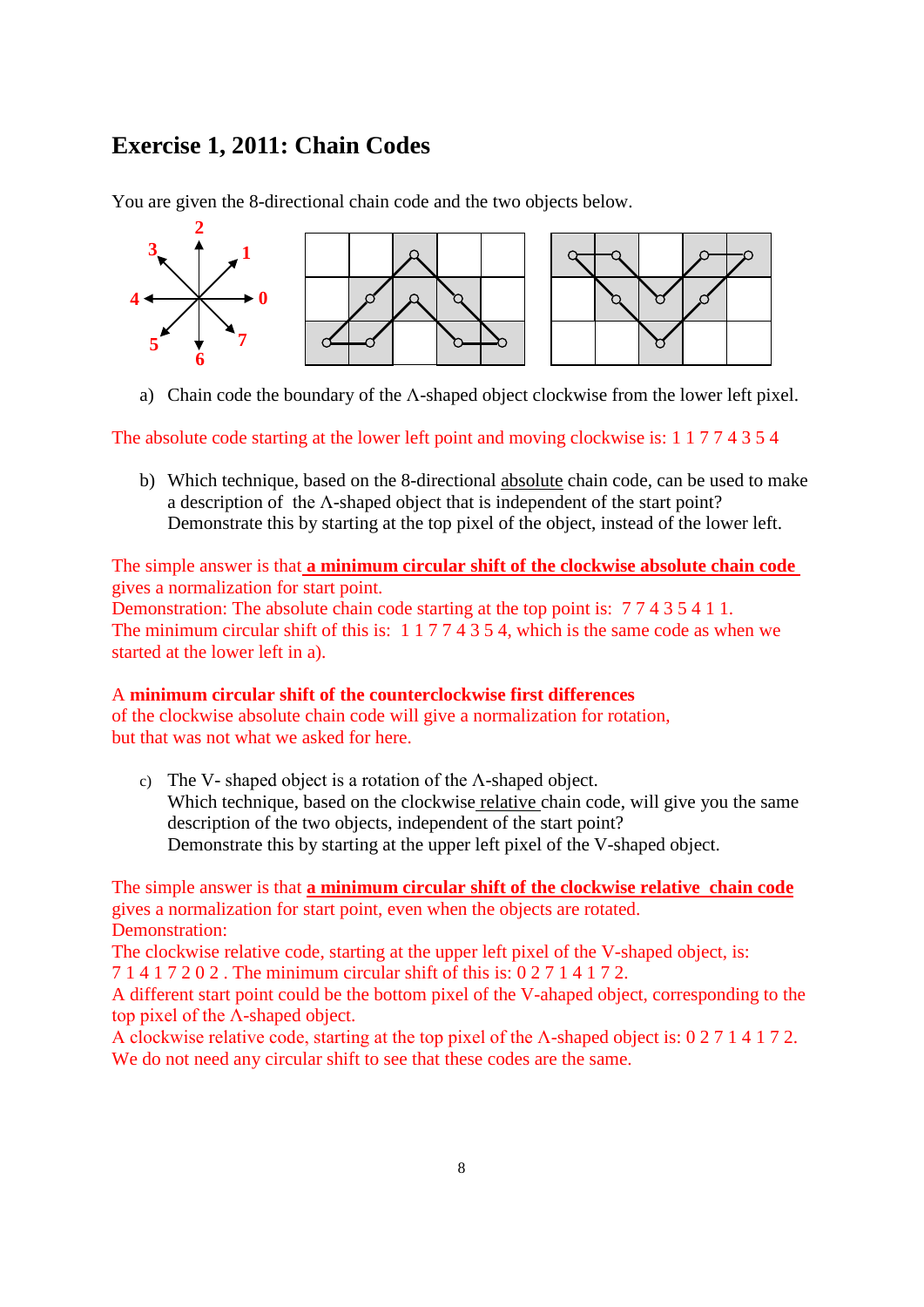### **Exercise 3, 2011: GLCM**

To the right you see a remote sensing image showing both steep slopes, deep valleys, flat grassland, numerous small streams, and some manmade constructions. Two subregions are incircled.

The two texture feature images at the bottom of the page were made using a moving window to compute a normalized GLCM and deriving two features that are using weight functions based on the value of the matrix elements, namely ENTROPY and ASM. The two equations are:



$$
ENT = \sum_{i=0}^{G-1} \sum_{j=0}^{G-1} P(i, j) W_{ENT}(i, j), \quad P(i, j) > 0; \qquad \qquad ASM = \sum_{i=0}^{G-1} \sum_{j=0}^{G-1} P(i, j) W_{ASM}(i, j)
$$

$$
ASM = \sum_{i=0}^{G-1} \sum_{j=0}^{G-1} P(i, j) W_{ASM} (i, j)
$$

Where the weights are functions of the GLCM element probabilities, given by two curves:



Left feature image Right feature image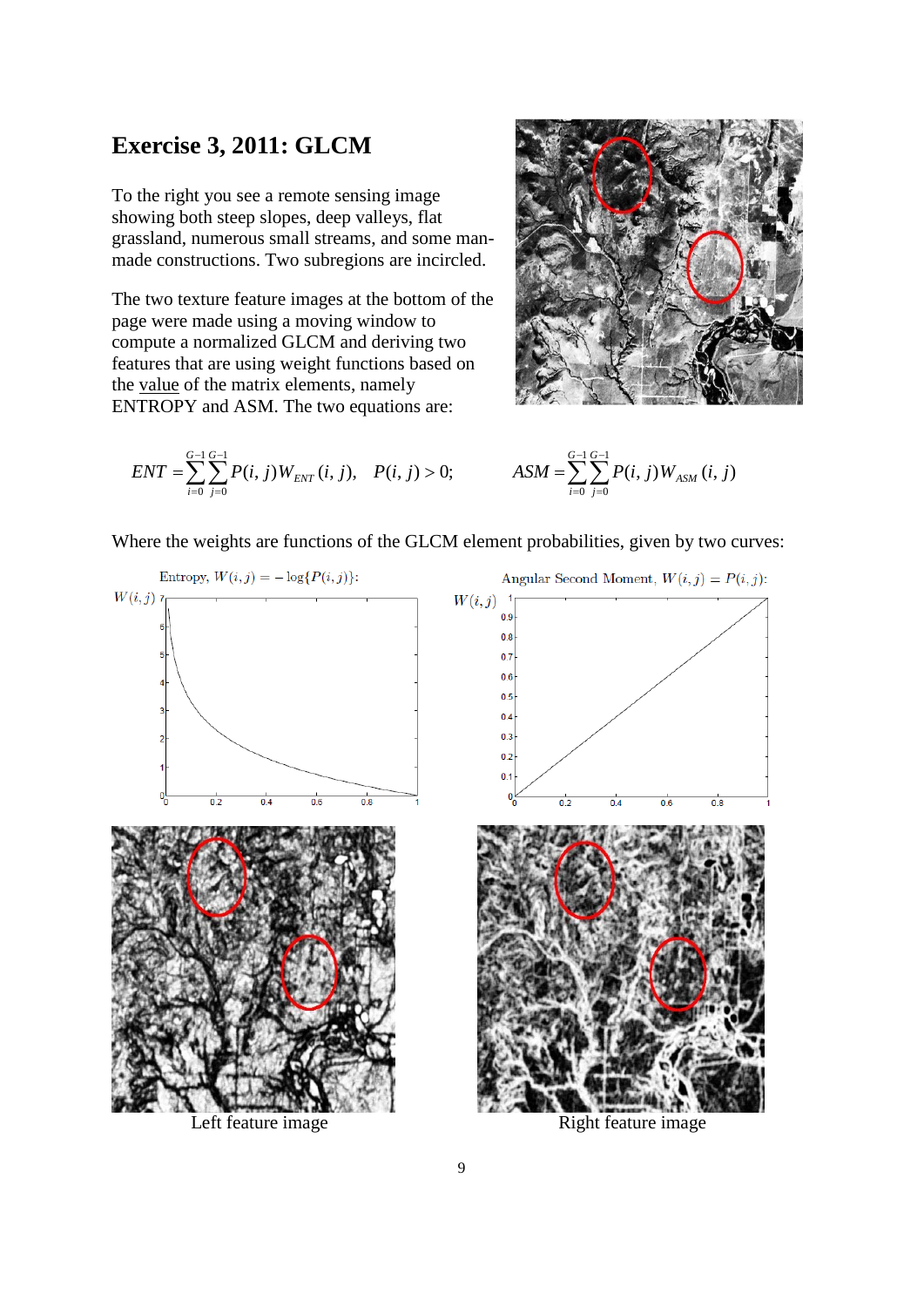a) A direction invariant normalized GLCM was computed with a pixel offset of 1. Explain the steps of this computation.

This means that we have accumulated Gray Level Cooccurrence Matrices from four directions, 0, 45, 90 and 135 degrees, all with a pixel distance of 1. The remaining four matrices needed to cover all eight neighbors are obtained by using the transposes of the accumulated matrices.

We then add the matrices together, taking care that the matrices from the diagonal directions should have less weight (just a detail).

Finally, we normalize the matrix by dividing by the sum of all matrix elements, so that the normalized matrix elements sum to 1.

b) Based on what you observe in the circled regions and elsewhere in the two feature images, explain which is ENTROPY and which is ASM, and give some reasons.

Entropy to the right, ASM to the left, for a number of reasons:

A homogeneous (sub)image has only a few graylevels, so there are only a few entries in the GLCM having relatively high values, and the resulting entropy is low, while the sum of squares of the entries (ASM) is high.

An extremely inhomogeneous (sub)image will give a GLCM with a lot of low-value entries. This will give a high entropy, while the sum of squares (ASM) is low.

In the right hand feature image, homogeneous areas are darker than in the left hand image, including the right hand circle and the homogeneous structures to the lower right of it. The rivers and creeks in the image – having high local contrast - stand out as high value areas in the right hand image, while they are dark in the left hand image.

c) There are also GLCM features where the weighting is a function of the element position. Two examples of this are Inertia (INT) and Inverse Difference Moment (IDM), given by − − − −

$$
INT = \sum_{i=0}^{G-1} \sum_{j=0}^{G-1} (i-j)^2 P(i,j) ; \qquad IDM = \sum_{i=0}^{G-1} \sum_{j=0}^{G-1} \frac{1}{1 + (i-j)^2} P(i,j)
$$

Discuss the two features in terms of local contrast and homogeneity.

The INT weight function is zero along the diagonal  $(i=j)$ , and increases rapidly away from the diagonal. Thus, it will favor GLCM elements away from the diagonal  $(\neq)$ , and give higher values for images with high local contrast.

IDM is influenced by the homogeneity of the image. The weight function has its maximum  $(W = 1)$  along the diagonal  $(i = j)$ , and falls off away from the diagonal. The result is a low IDM value for inhomogeneous images  $(i \neq j)$ , and relatively higher values for homogeneous images ( $i \approx j$ ).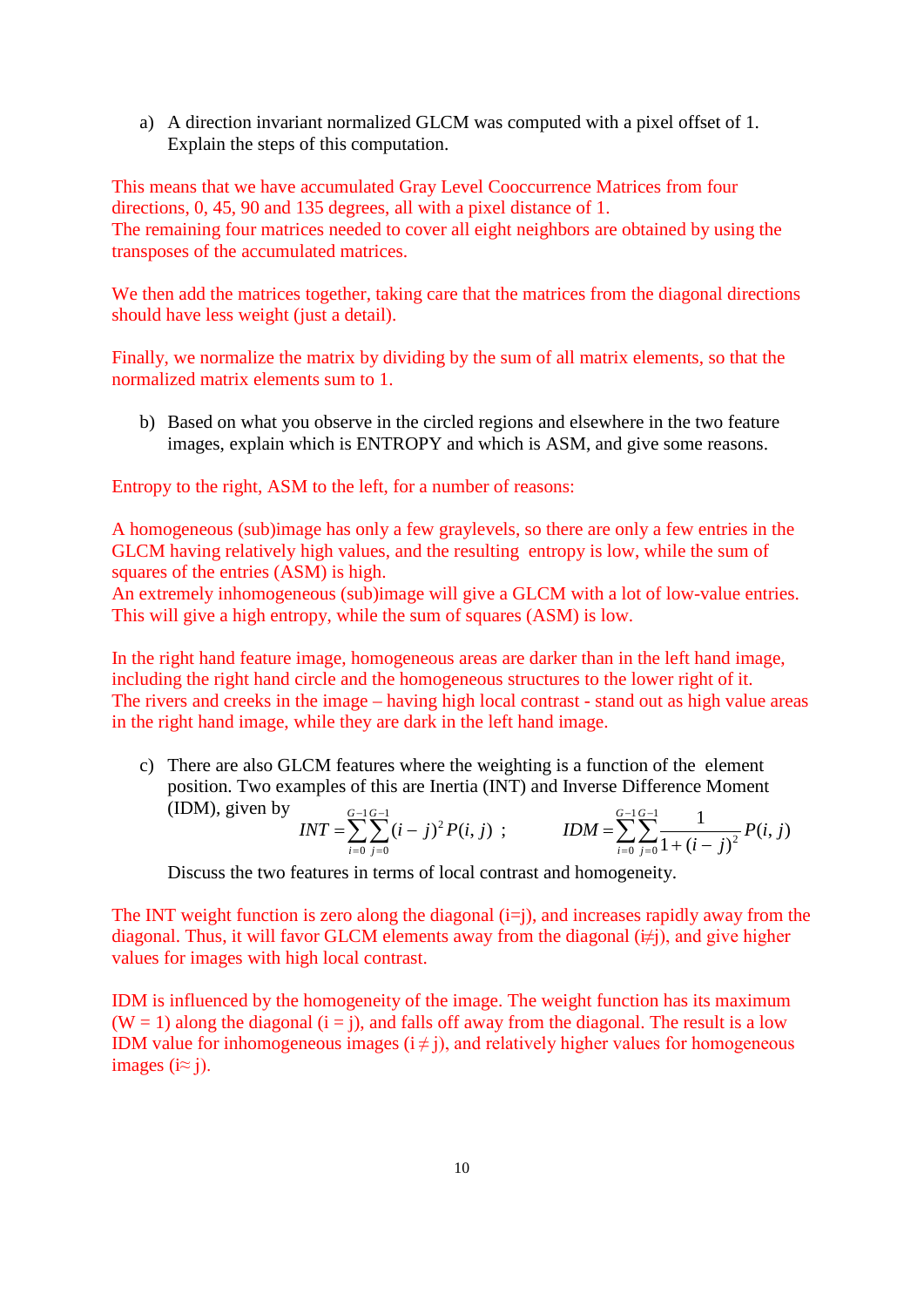### **Exercise 4, 2011: Morphology**

A gray level image  $f(x, y)$  contains 100 dark objects on a lighter background. The background has varying intensity. The dark objects have a size distribution as indicated in the figures below, showing the histograms of object width and height.



a) Which morphological operation would you use in order to estimate the varying intensity in the image?

To find dark objects on bright background: black top-hat (or bottom-hat).

b) What should the structuring element look like?

It should be bigger than the objects, so its width should be larger than (approx) 25 or height larger than (approx) 55

c) Let  $g(x, y)$  be the image after a correction of the background intensity, but before segmentation by thresholding. Give an expression for  $g(x,y)$  given the structuring element and the operation in a).

#### (f •b)-f in this case

d) Let  $h(x, y)$  be the image after thresholding. Which morphological operation would you use to split connected objects in *h(x,y)*?

#### Opening (not just erosion)

e) Which morphological operation would you use to connect fragmented objects?

#### Closing (not just dilation)

f) Given a line in a gray level image. The line has pixel values  $f_1(x,y) = \begin{bmatrix} 1 & 2 & 3 & 4 & 5 & 4 & 3 & 2 & 1 & 2 & 3 & 3 & 3 & 3 & 3 & 3 & 3 & 3 & 3 \end{bmatrix}$ Compute  $g_1(x, y)$ , the result after a morphological opening by a the structuring element [1 1 1]. You can either give a graph, or give the values of  $g_1(x,y)$ .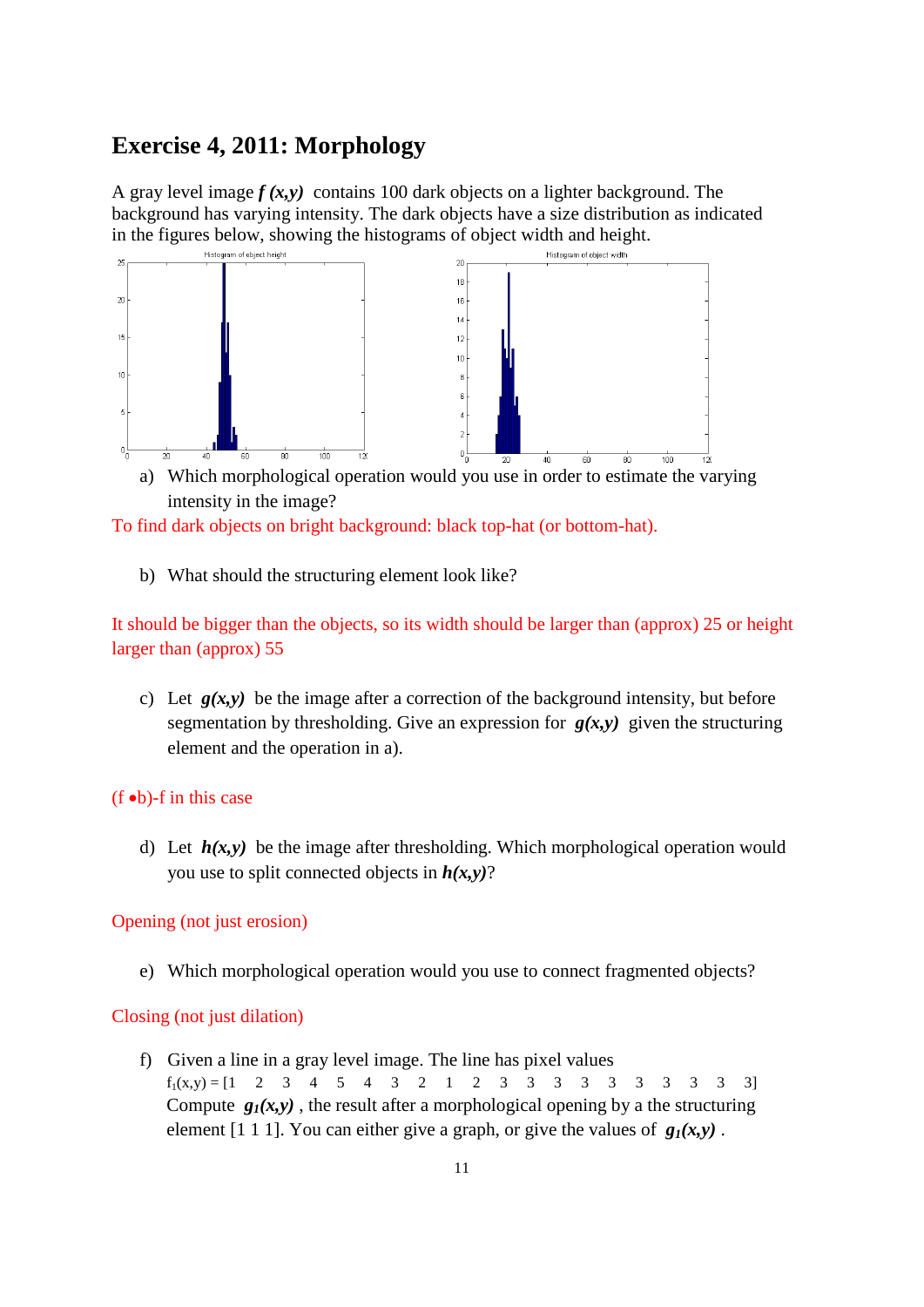#### **Exercise 5, 2011: Moments and Hough Transform**

Assume that you have thresholded a gray level image into a binary image  $b(x, y)$ containing a solid object (pixel value  $= 1$ ) and background pixels (pixel value 0). We are going to use general discrete moments  $m_{pq}$  defined as

$$
m_{pq} = \sum_{x} \sum_{y} x^p y^q b(x, y)
$$

a) Describe a moment-based approach to find the centre of mass of the object. We use first order moments to find the centre of mass

$$
m_{10} = \sum_{x} \sum_{y} x b(x, y) = \overline{x} m_{00} \implies \overline{x} = \frac{m_{10}}{m_{00}}
$$

$$
m_{01} = \sum_{x} \sum_{y} y b(x, y) = \overline{y} m_{00} \implies \overline{y} = \frac{m_{01}}{m_{00}}
$$

b) Assume that the object is rectangular and rotated, located somewhere in the image. Describe a moment-based approach to estimate the orientation of the object. We use central moments defined by

$$
\mu_{pq} = \sum_{x} \sum_{y} (x - \overline{x})^p (y - \overline{y})^q b(x, y)
$$

And use the three second order central moments  $\mu_{11}$ ,  $\mu_{20}$ , and  $\mu_{02}$ to estimate the orientation of the object.

$$
\theta = \frac{1}{2} \tan^{-1} \left[ \frac{2\mu_{11}}{(\mu_{20} - \mu_{02})} \right]
$$

c) The normal representation of a line segment in the  $(x,y)$ -plane is given as

$$
\rho = x\cos\theta + y\sin\theta
$$

Indicate the parameters  $\rho$  and  $\theta$  in the first sketch of the enclosed sheet. See the sketch.

d) If we translate the origin to the centre of mass of the rectangle, apply a gradient detector to the binary image, and use the "normal representation" Hough Transform, we get peaks in the Hough space illustrated by *red dots* in the second sketch of the enclosure.

Assume that the rectangle has sides  $a$  and  $b$  ( $a>b$ ), and has an orientation  $\theta$  relative to the x-axis in the image, where  $-\pi/2 \le \theta \le \pi/2$ .

Please fill in the proper parameters into the seven empty ovals in the second sketch in the enclosure, and give reasons for your choises.

Please remember to mark this enclosure with your candidate number and include it in your solution.

See the sketch.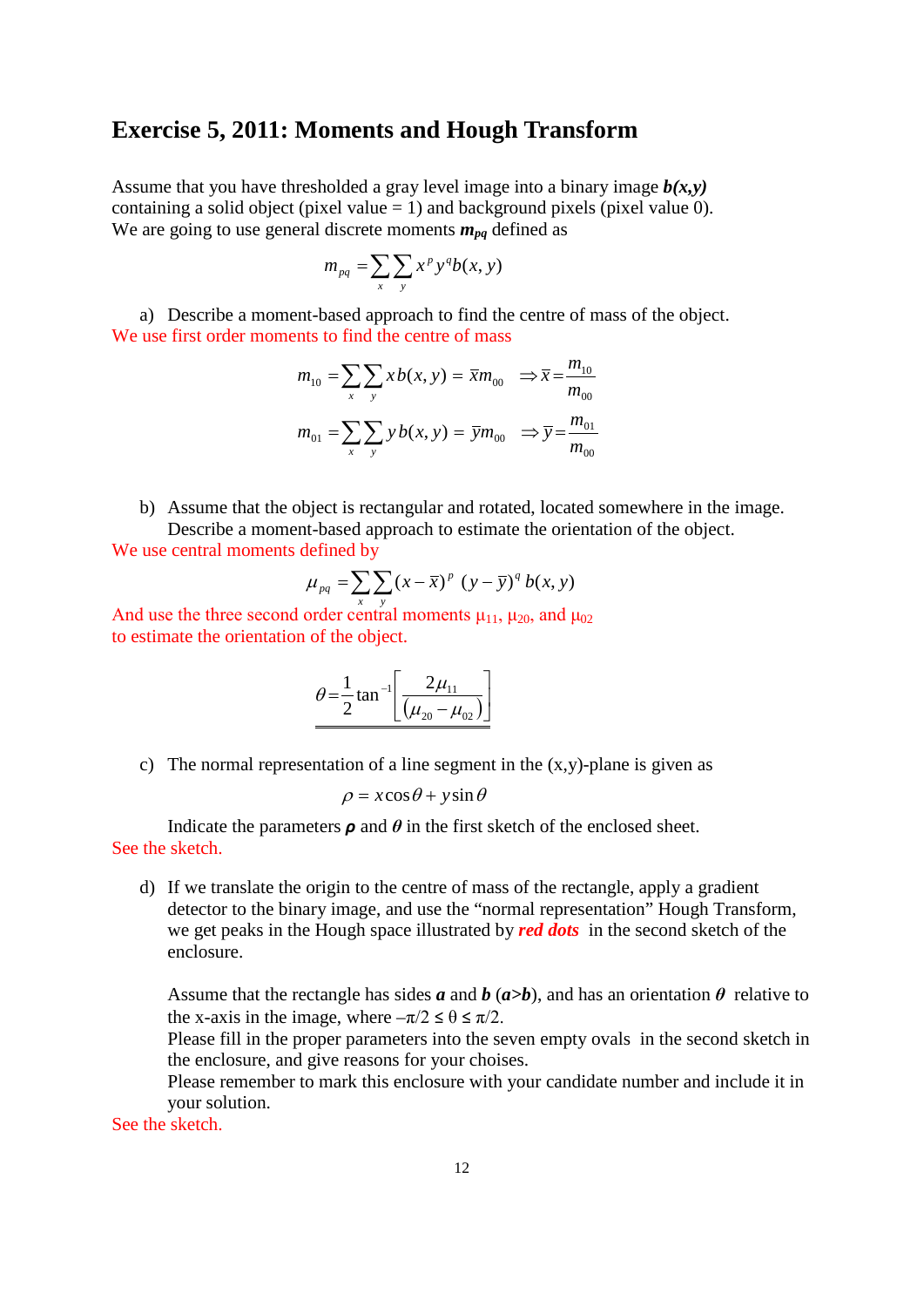e) What happens to the height of the peaks in the  $(\rho, \theta)$ -plane as the rectangle becomes more like a square?

The sides of a square have the same length, so there will be the same number of pixels in the four line segments in the image. Hence, the four peaks in the parameter plane will have the same heigth.

#### **The following two questions are intended for the PhD-students:**

f) What is the (approximate) orientation of the rectangle relative to the x-axis of the image, given the positions of the peaks in the Hough space in the sketch? Explain your reasoning, and make a simple drawing of the rectangle in the  $(x,y)$ coordinate system.

The lines making up the rectangle are represented in Hough space by the "normal representation": the normal from the origin onto the line. So  $\theta$  is the angle from the x-axis to this normal.

We observe that the angle  $\theta_I$  from the x-axis to the normal to the most distant sides – which must be the orientation of the rectangle – is negative and that its absolute value is about half the value of the other angle  $\theta_2$ . Since  $|\theta_1| + |\theta_2| = \pi/2$ , and  $|\theta_2| = 2|\theta_1|$ , we must have  $\theta_1 = \pi/6 = 60$  degrees.



- g) Explain what happens to the positions of the peaks in the (*ρ,θ*)-plane
	- a. If the rectangle is turned into a square of sides *s*.
	- b. As the square is rotated through 360 degrees in the  $(x,y)$ -plane.

For a rectangle with sides (*a,b*) centered at the origin, having an orientation *α* relative to the x-axis, the distance from the origin to each of the long sides (*a*) of the rectangle is *b/2*, and the distance to the short sides (*b*) are *a/2*. When the rectangle is turned into a square, all four distances are the same, *s/2*.

So the four peaks are then at the same distance from the *θ*-axis.

If the square is rotated, the distances from the origin to the four sides are not changed, but the direction of the shortest line from the origin to each side will change.

So the four peaks will slide along the  $\theta$ -axis, keeping the difference at  $\pi/2$ .

When the orientation is along the x-axis, they will be at  $(-\pi/2$  and 0), and when the orientation is perpendicular to the x-axis, they will be at (0 and  $\pi/2$ ).